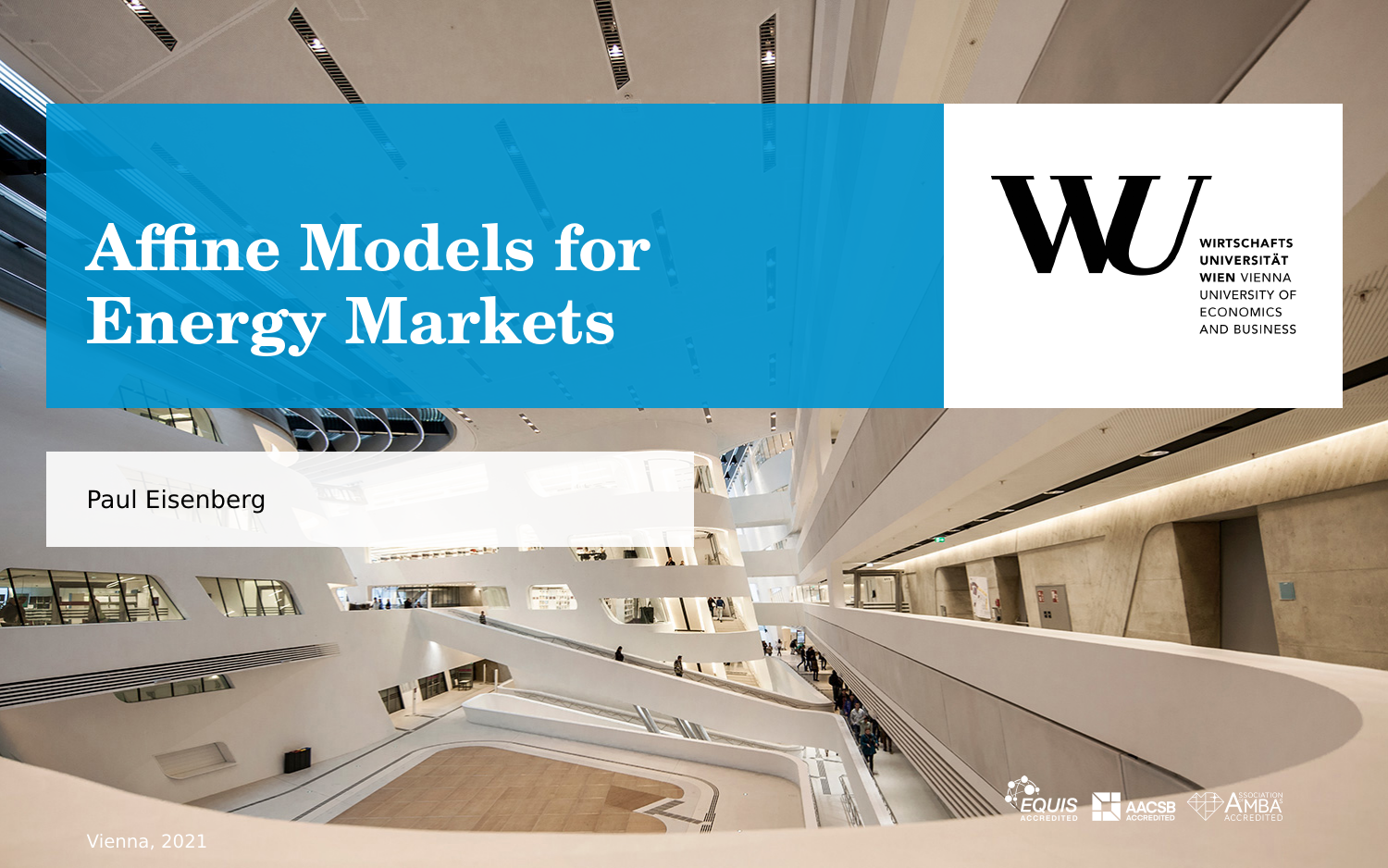

**[Recap: No-arbitrage principle](#page-2-0)** 

**[Introduction: Modelling in electricity markets](#page-3-0)** 

[Dynamic, FDR and affine models](#page-9-0)

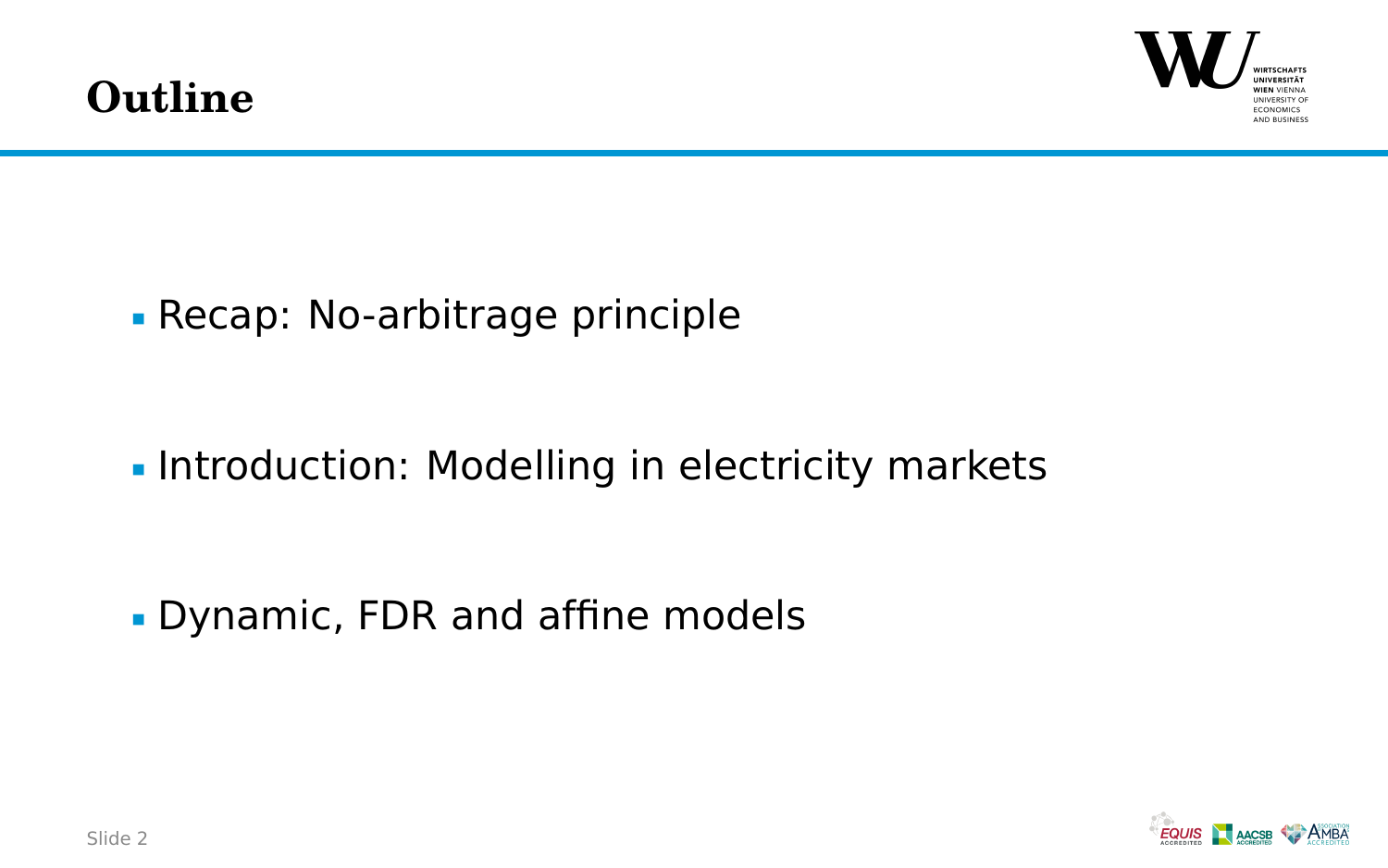## <span id="page-2-0"></span>**No-Arbitrage and Risk neutral measure**



- Random market dynamics are mathematically modelled relative to some measure P. (Physical measure)
- No Arbitrage (NA) means that one cannot systematically take advantage of a market.
- FTAP: A market does not allow for arbitrage if there is an equivalent measure Q that turns all discounted **traded** assets into Q-martingales. (Pricing measure)
- (NA) Pricing: (NA) compatible prices are derived via Q-expectation for some artificial measure.
- Note: **Traded means here** that buy-hold-sell strategies are possible.

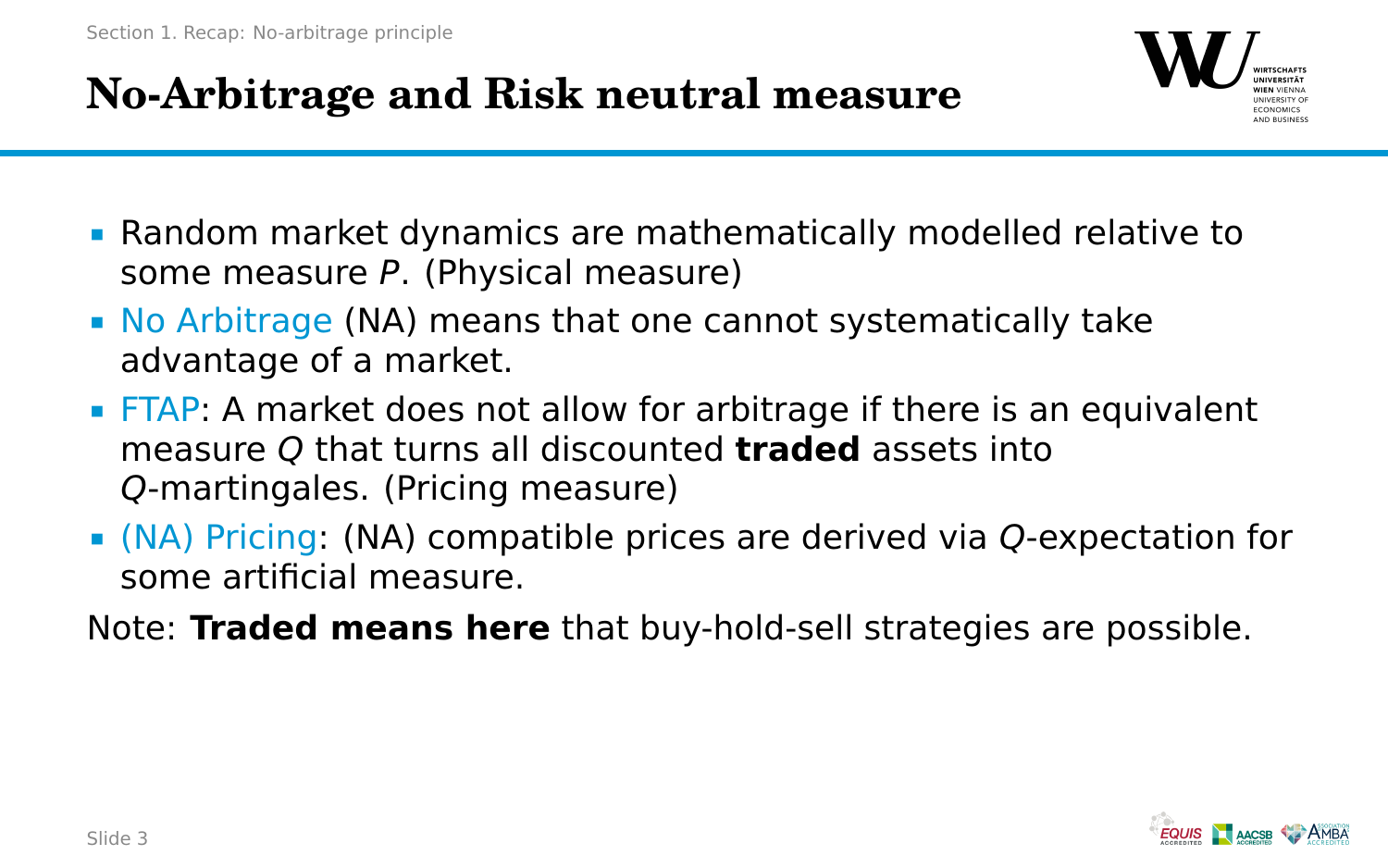## <span id="page-3-0"></span>**Market specifics of electricity markets**



- Electricity is a flow commodity, i.e. it is not delivered instantaneously but with a rate over time.
- Electricity is difficult to store. **It's not traded in the previous mentioned sense.**
- **Physical contracts are only open to physical participants.**
- Spot prices are observed prices between physical participants.
- Futures prices are observed prices between (possibly non-physical) participants. However, their 'payoffs' are linked to aggregated realised spot prices.

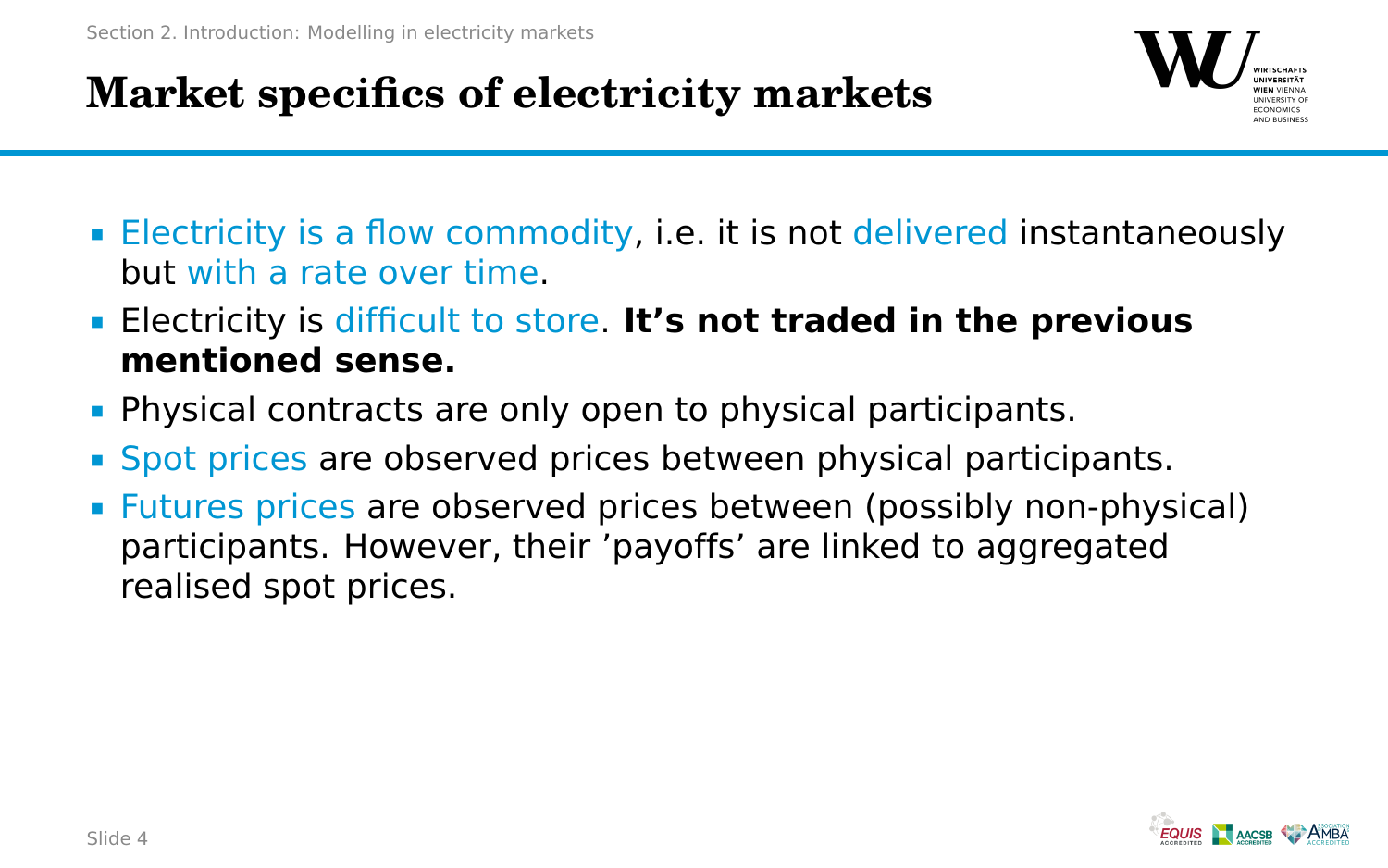## **Spots and futures in electricity markets**



#### Spot:

- 'Spot market for electricity' refers to a daily auction for energy delivery on the next day.
- We will (somewhat ignorantly) denote the spot price of one unit of electricity at time t by  $S_t$ . (Usually, Euro/MWh) (some prices are reported on epexspot.com)

Futures:

- Electricity futures refer to standardised period (e.g. calender days, weeks, month, quarters, years) and 'deliver' the aggregated spot price equivalence over this period. (some European prices are reported on EEX.com)
- We denote delivery periods simply as intervals  $[T_1, T_2]$  with  $T_1 < T_2$ and the price to enter a futures contract at time t with delivery period  $[T_1, T_2]$  by  $F_t(T_1, T_2)$ .

There are other electricity markets, e.g. so-called intra-day market and reserve markets. Also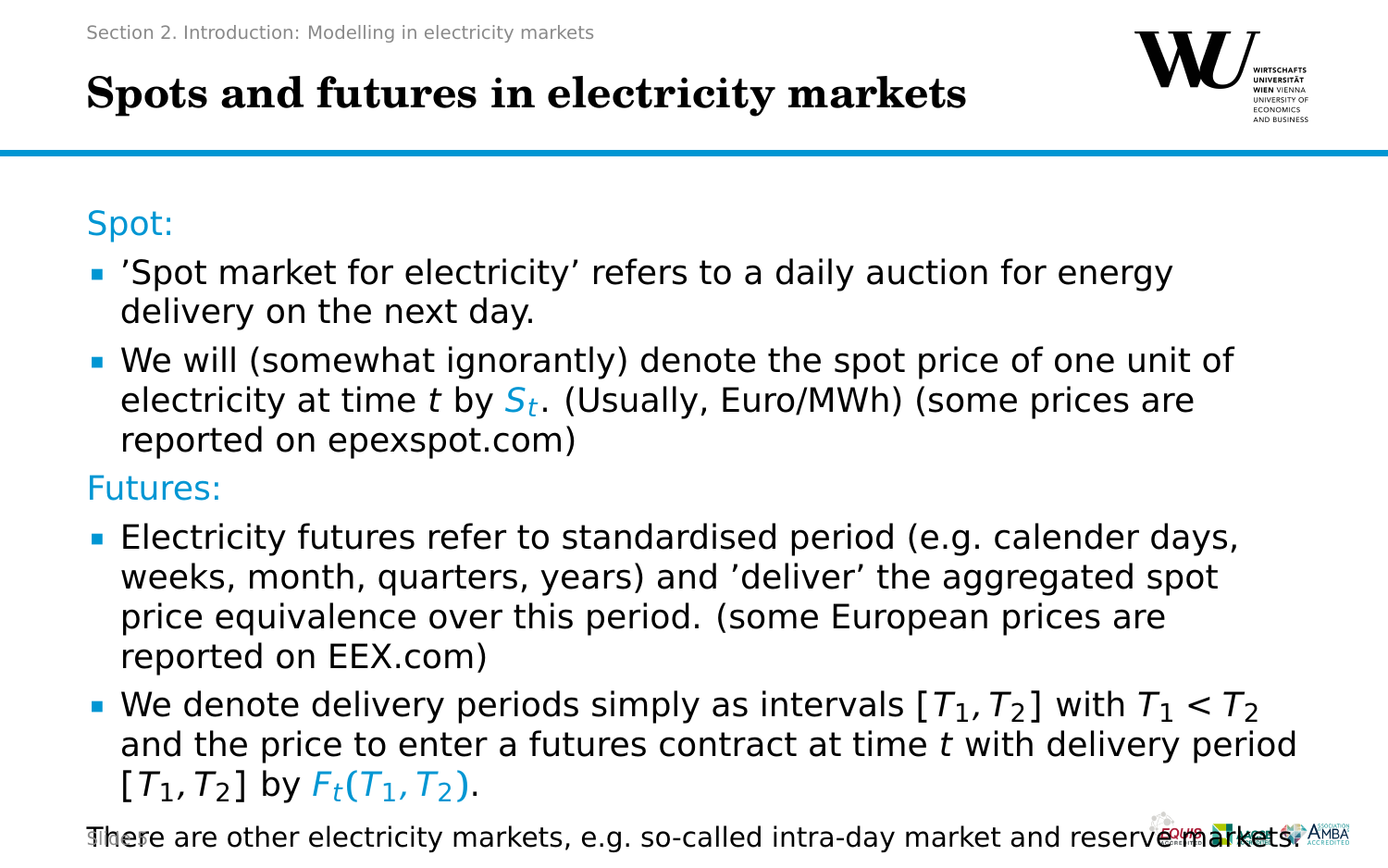### **Fundamental principles for energy spot prices and futures**



- Spot price: Discounted spot prices **does not** need to be a Q-martingale or anything related.
- Futures price: Discounted futures prices **does** need to be a Q-martingale.
- Price relation if risk free rate is zero and both spots and futures are present on a market: (see [Benth, Benth, Koekebakker 08])

$$
F_t(T_1, T_2) = \frac{1}{T_2 - T_1} \int_{T_1}^{T_2} E_Q[S_u | \mathcal{F}_t] du
$$

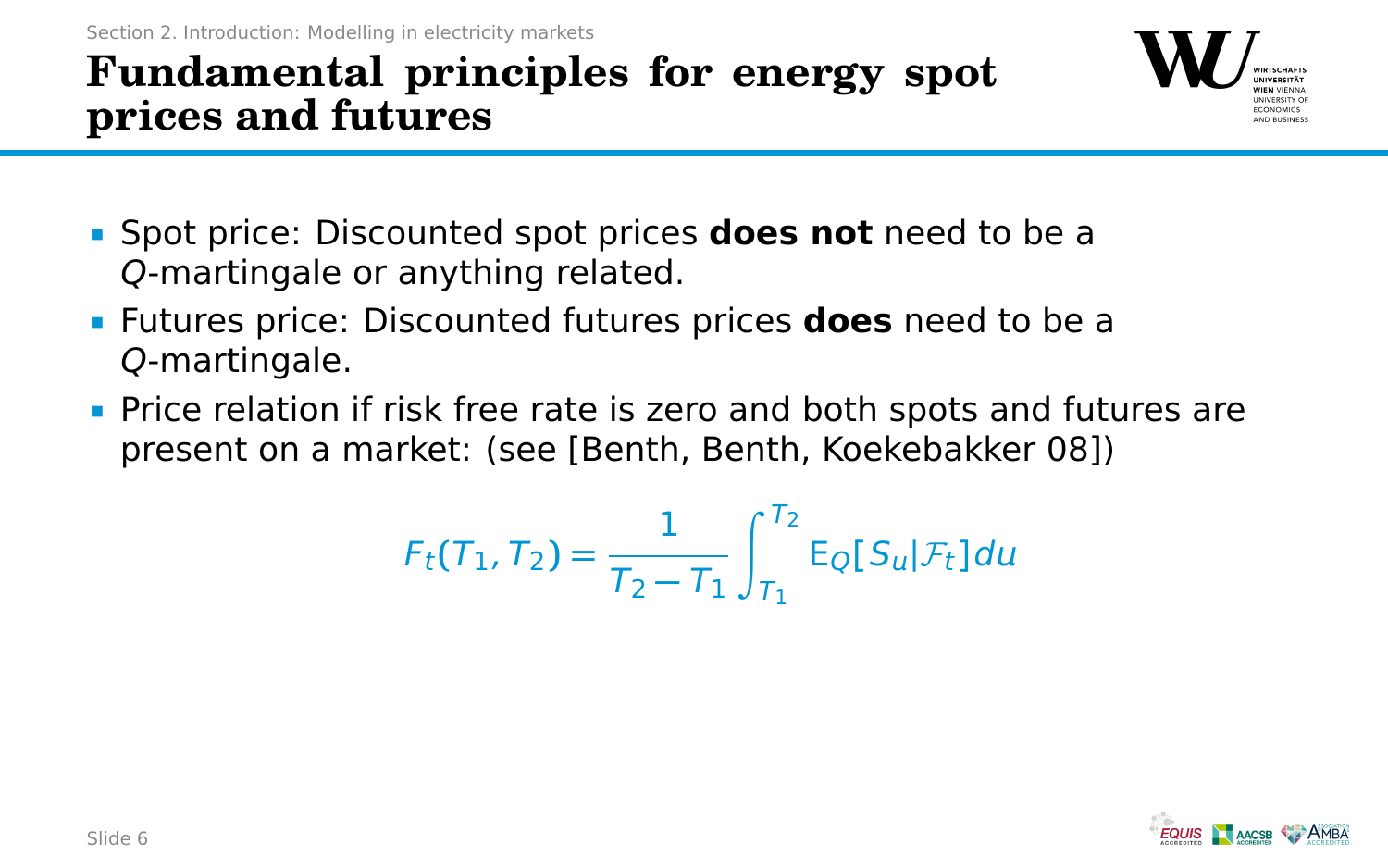## **Summary of spot models**



- 1. Any model for the spot satisfies the (NA) assumption.
- 2. **⇒**: Any equivalent measure Q is a candidate to be the risk neutral measure.
- 3. Unless, Q is chosen as well, **futures prices are not determined** by the spot prices S.

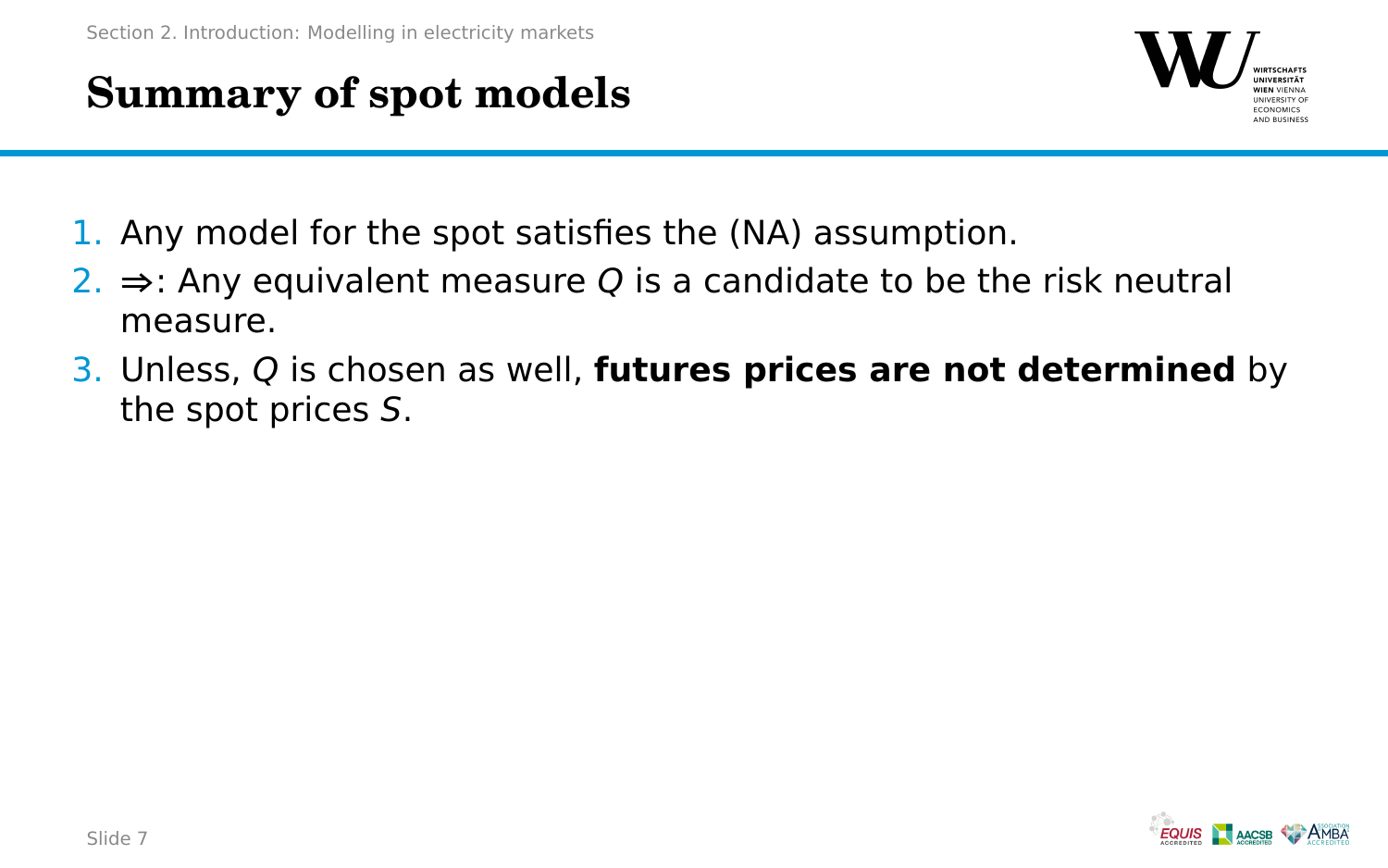## **Futures models — how to model?**



- 1. For each delivery period  $[T_1, T_2]$  make a price model for  $F_t(T_1, T_2)$ . (Direct model)
- 2. Make the assumption that there is a random curve  $x \mapsto f_t(x)$  for every point of time t and define (HJM-type model)

$$
F_t(T_1,T_2):=\frac{1}{T_2-T_1}\int_{T_1}^{T_2}f_t(x-t)dx.
$$

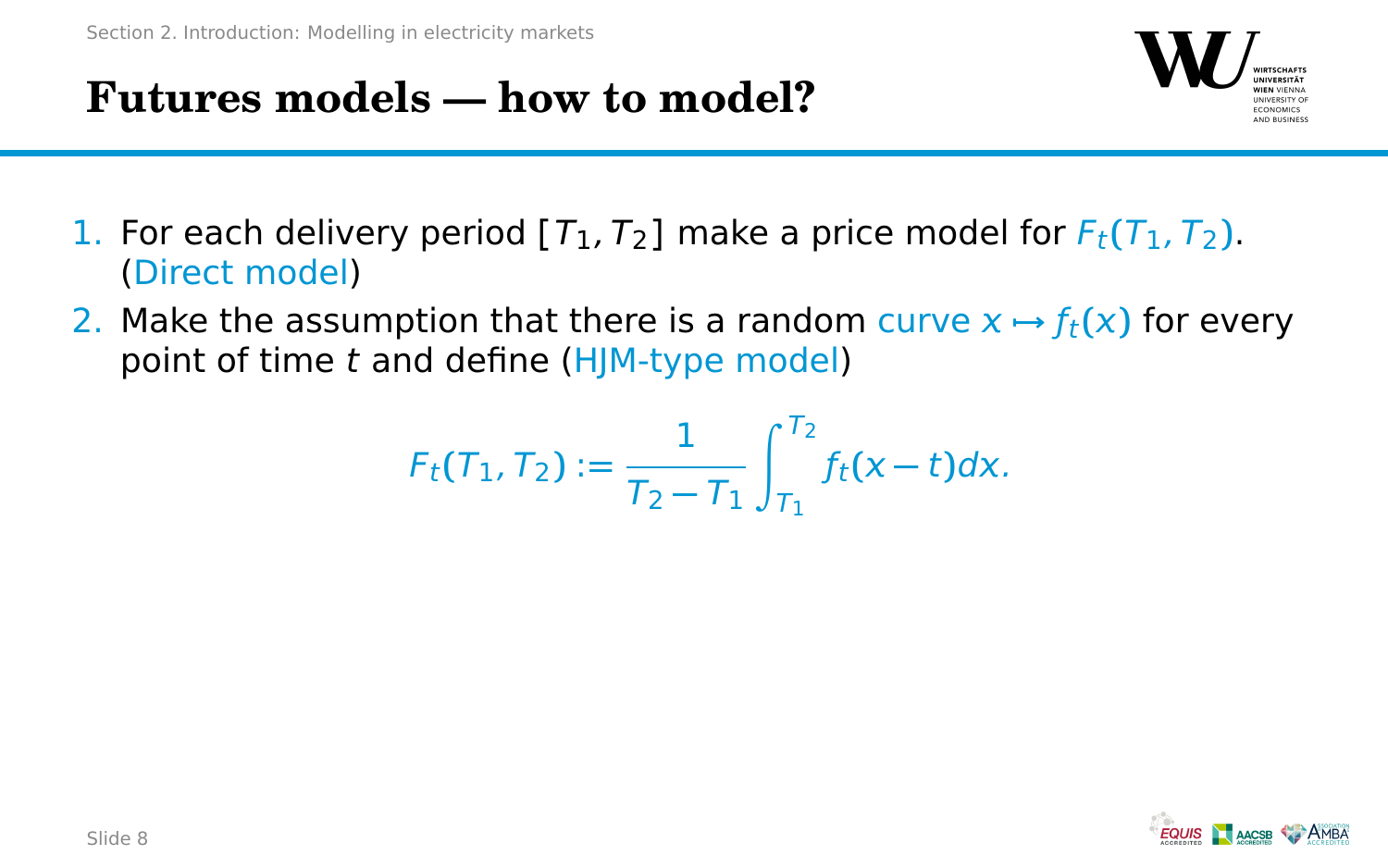

#### Direct models:

- **Models only those futures that are actually traded.**
- No information on the spot price but can be included as well.
- **FTAP works as always.**

#### HJM-type model:

- **Implicitly models prices for all possible delivery periods.**
- $f_t(x)$  can be thought of a price of electricity with instantaneous delivery in  $x$  units of time.
- **•** Another view on  $f_t$  is that  $E_Q[S_{t+x}|\mathcal{F}_t] = f_t(x)$  holds.
- **IF** In particular,  $S_t = f_t(0)$  is modelled along the way.
- **−→** In this talk I will from now on ignore the direct modelling approach.

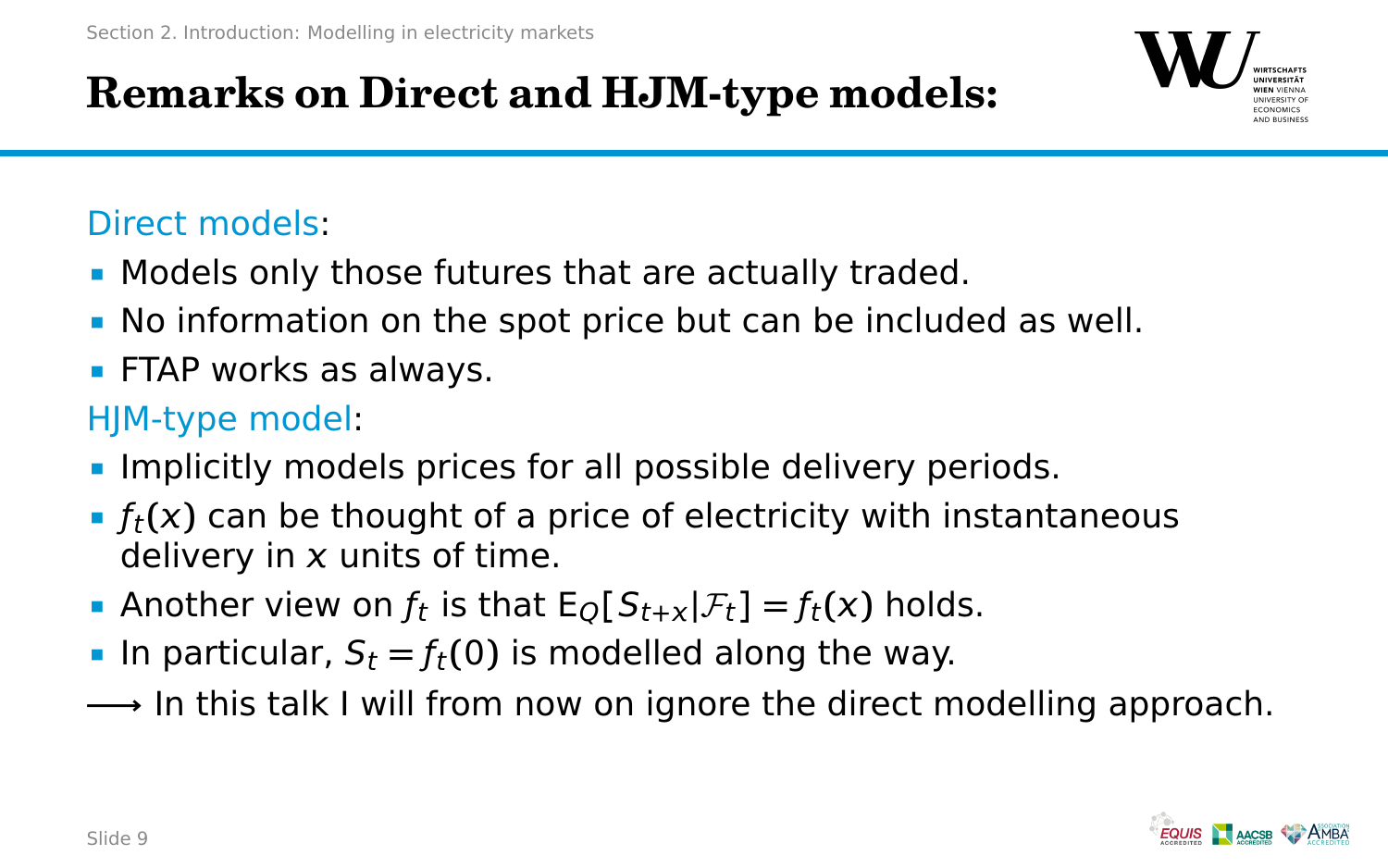## <span id="page-9-0"></span>**Futures models — continued**



Three approaches for HJM-type models.

- $\bullet$  Dynamic model:  $df_t(x) = \beta_t(x)dt + \sigma_t(x)dW_t$
- Finite dimensional realisation (FDR):  $f_t(x) = h(x + t) + g(x, Y_t)$  for deterministic curves  $a$ , h and Y a finite dimensional Itô-process  $(dY_t = b_t dt + c_t dW_t).$
- Affine models:  $f_t(x) = h(x + t) + \sum_{j=1}^d u_j(x)Y_t^j$  $\frac{d}{dt}$  for Y an Itô-process.

Observations:

- 1. Dynamic models are very flexible. However, they might be infinite dimensional.
- 2. FDR models are as flexible as functions  $q, h$  are. If  $q, h$  are smooth, then they are dynamic models.
- 3. Affine models are special types of FDR models where  $f_t$  stays in the affine space  $h(\cdot + t)$  + Span $(u_1, \ldots, u_d)$ .

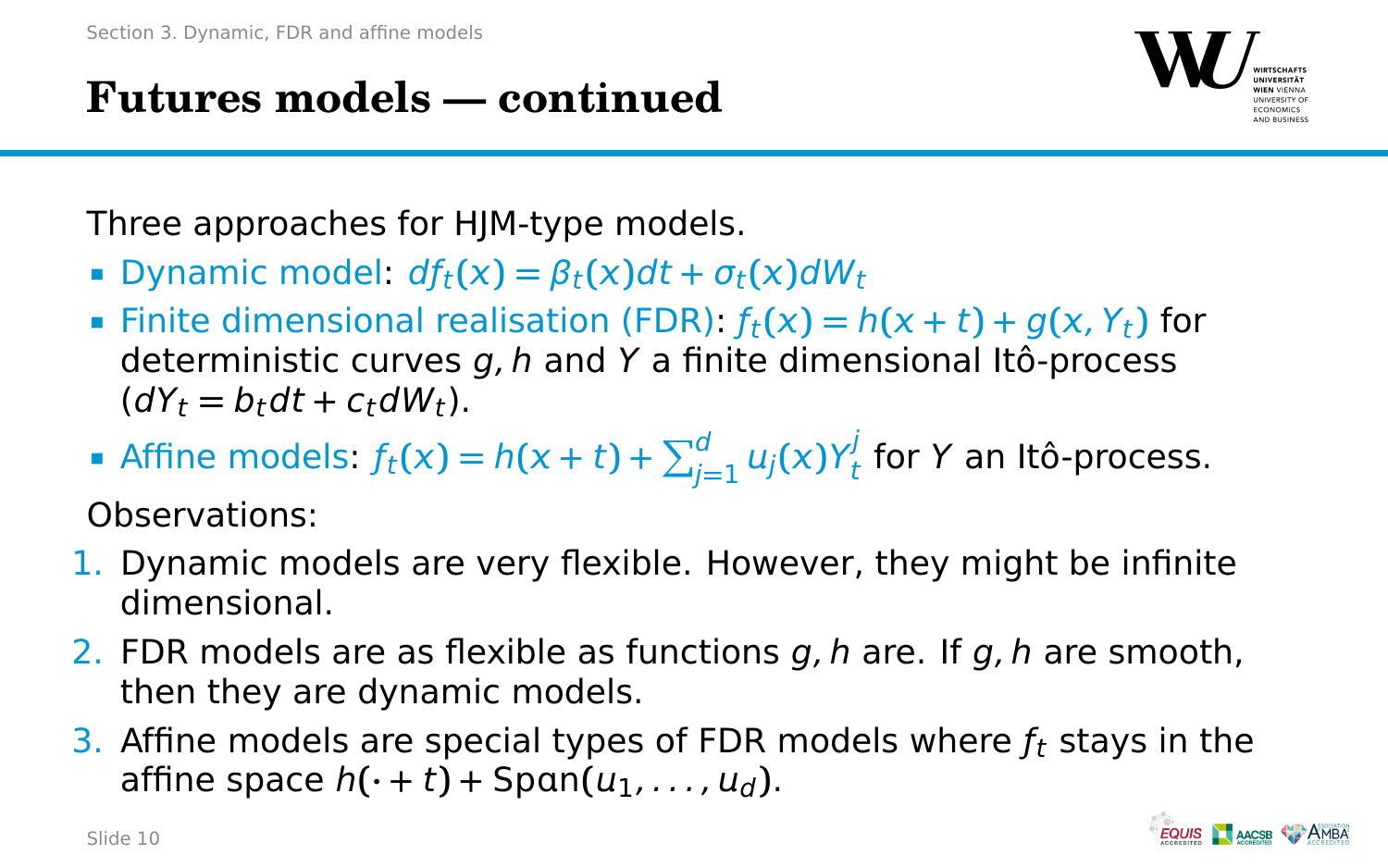## **HJM-drift condition**



The following result was derived in a different setting but all the arguments apply for FDR model as well.

#### **Theorem (Bühler (2006))**

(Under some mild technical condition) an FDR model  $f_t(x) = g(x, Y_t) + h(x + t)$ ,  $t, x \ge 0$  is free of arbitrage<sup>1</sup> if and only if

- 1.  $f_t(x)$  is continuously differentiable in  $x$  and
- $2. f'_t$  $t_{\mathsf{t}}^{\prime}(\mathsf{x})$  is the drift coefficient of  $f_{\mathsf{t}}(\mathsf{x})$  under Q.

If the FDR model is understood as a dynamic model, then necessarily

 $\beta_t(x) = f'_t$  $\gamma_t^{\prime}(x) + \gamma_t \sigma_t(x)$ .

This is 'sort of' true for any dynamic model with no arbitrage.

Slida<sub>th</sub> the sense that a market with all hypothetical futures is free of arbitrage Fours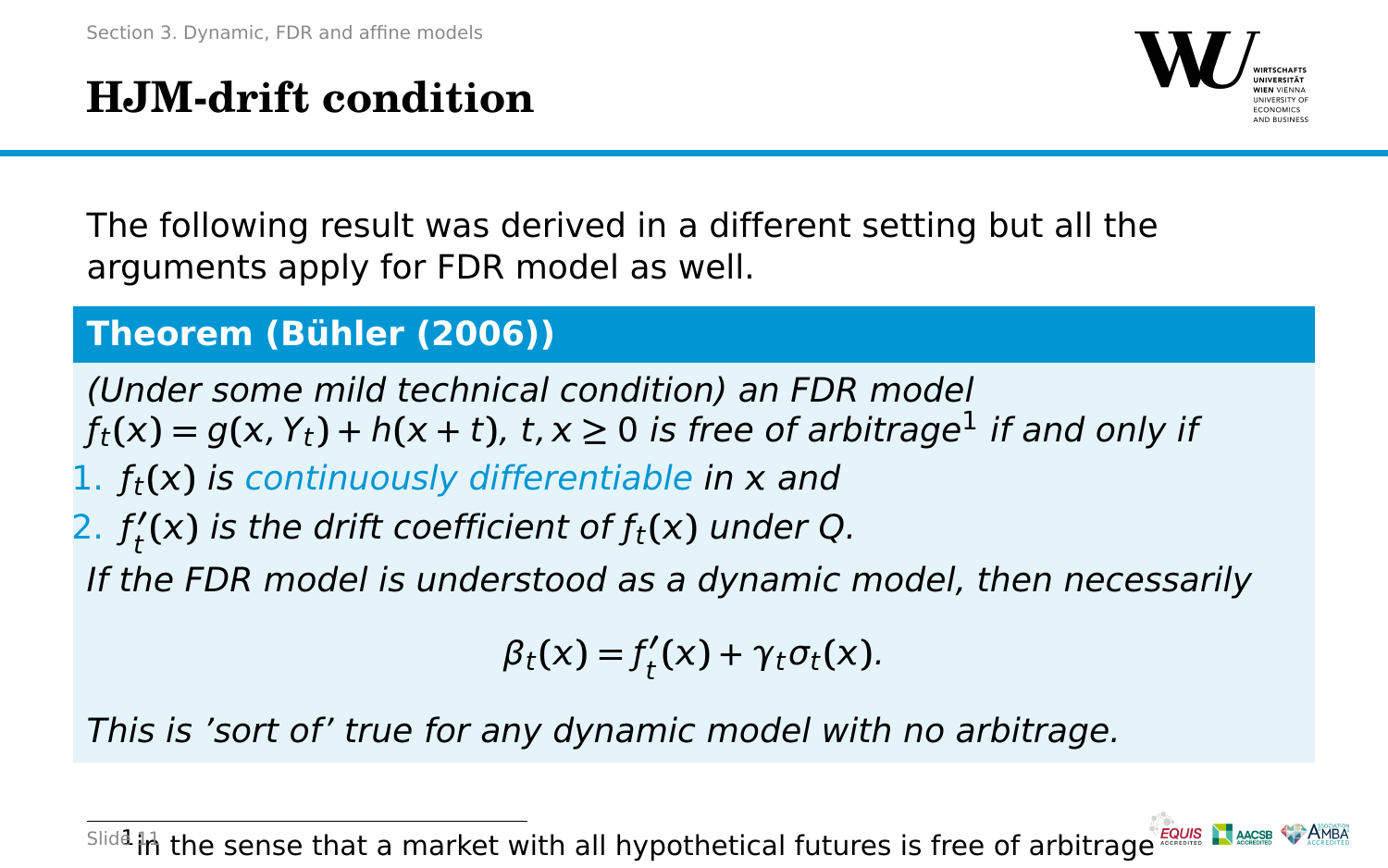### **All dynamic models are approximately affine models**



#### **Theorem (Benth, K. (2017))**

Let  $df_t(x) = \beta_t(x)dt + \sigma_t(x)dW_t$  be an arbitrage-free (Markovian) dynamic model<sup>2</sup> . Then there is a sequence ƒ **(**n**)** of arbitrage-free (Markovian) affine models such that

$$
f^{(n)}\to f.
$$

Isn't this obvious by a projection method?

<sup>&</sup>lt;sup>2</sup>such that  $f_t$  has values in a Hilbert space of functions where point evaluations are  $f_t$  and  $f_t$ continuous (RKHS)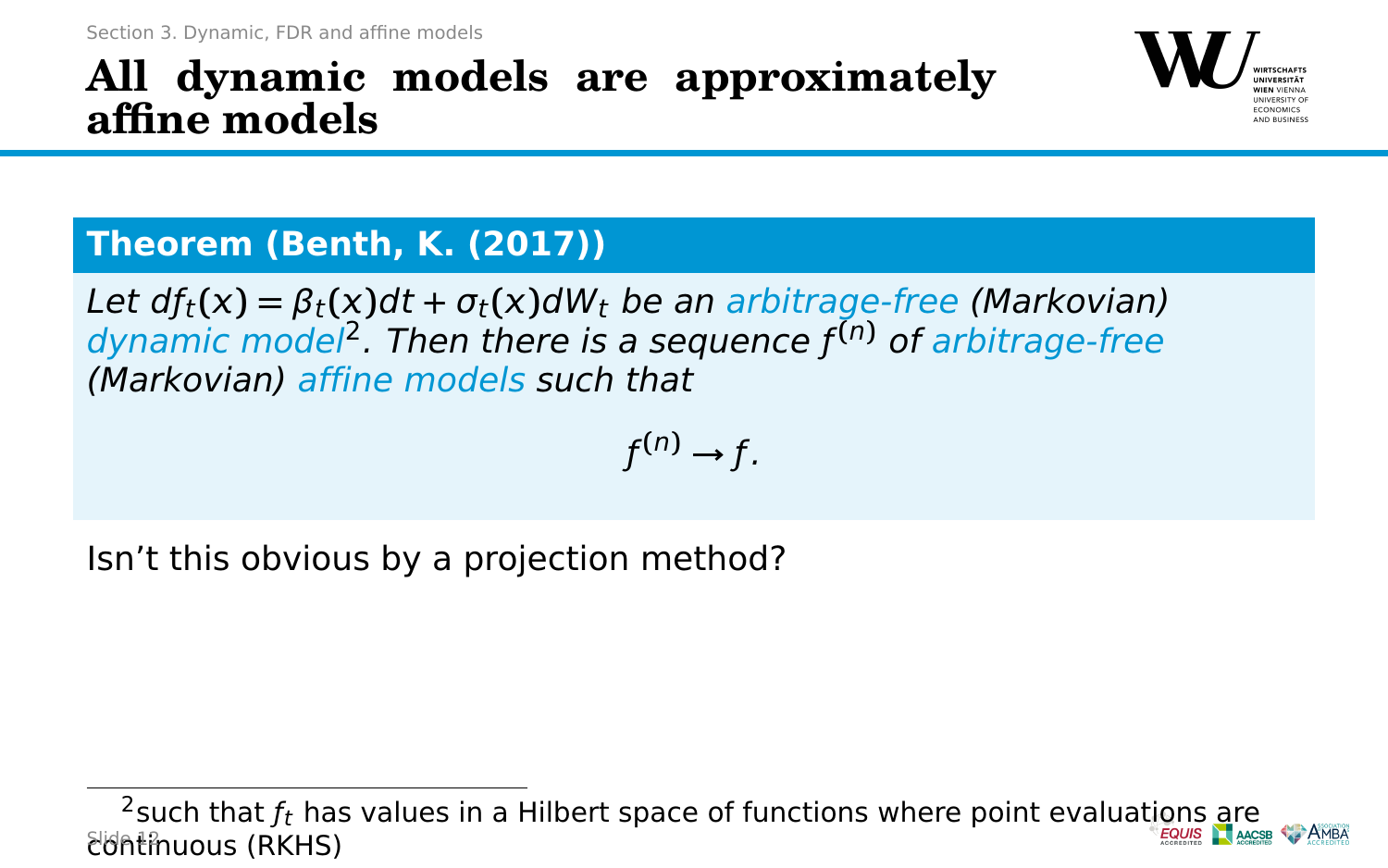### **All dynamic models are approximately affine models**



#### **Theorem (Benth, K. (2017))**

Let  $df_t(x) = \beta_t(x)dt + \sigma_t(x)dW_t$  be an arbitrage-free (Markovian) dynamic model<sup>2</sup> . Then there is a sequence ƒ **(**n**)** of arbitrage-free (Markovian) affine models such that

$$
f^{(n)} \to f.
$$

Isn't this obvious by a projection method?

- **Recall that Bühler's result tells us that**  $f^{(n)}$  **can only be arbitrage free if** it is  $C^1$  in x.
- Non-careful projections might violate this! Apparently, care has to be taken.

<sup>&</sup>lt;sup>2</sup>such that  $f_t$  has values in a Hilbert space of functions where point evaluations are  $f_t$  and  $f_t$ continuous (RKHS)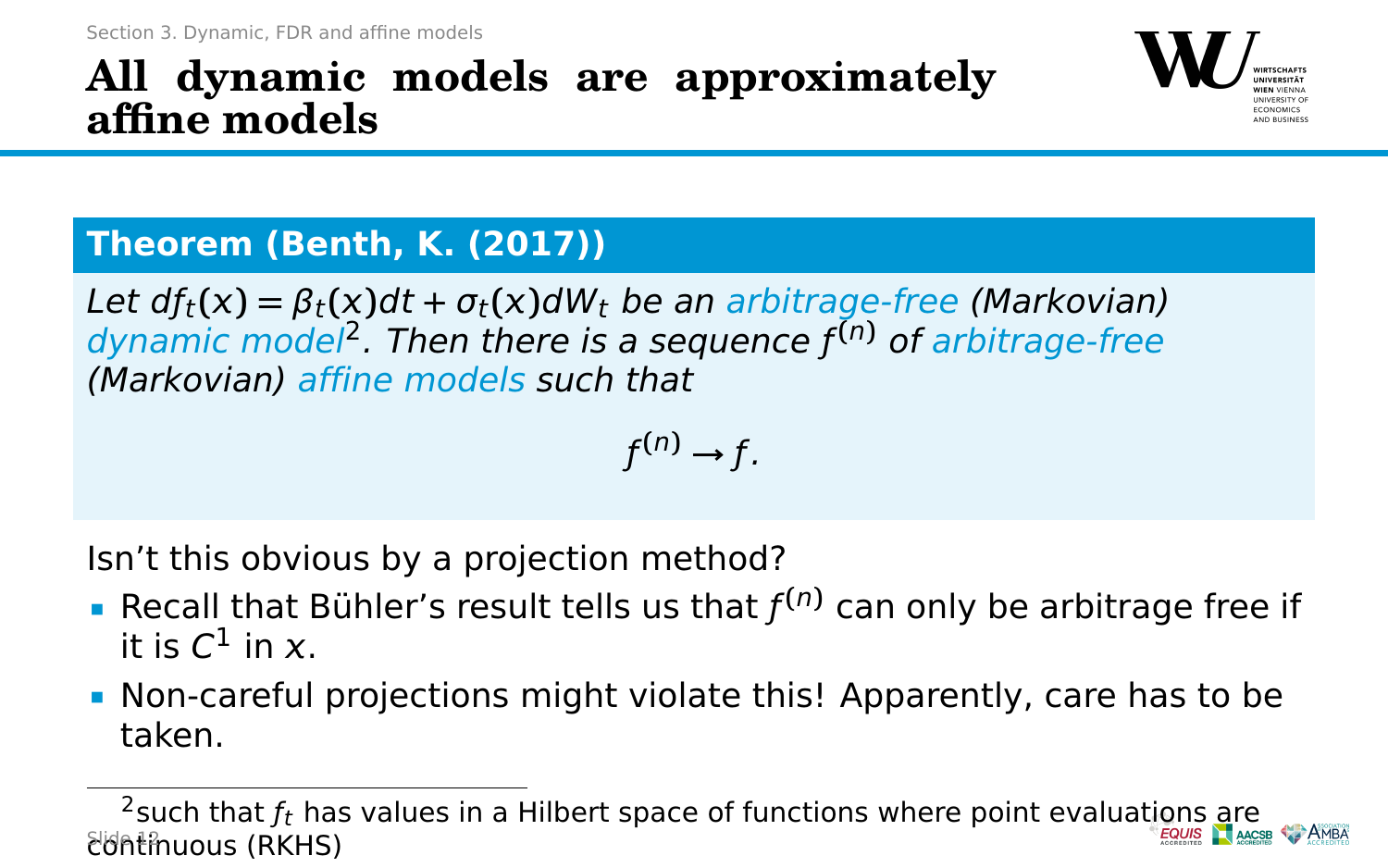

Affine models are as good as any (at the cost of possible **high** dimension).

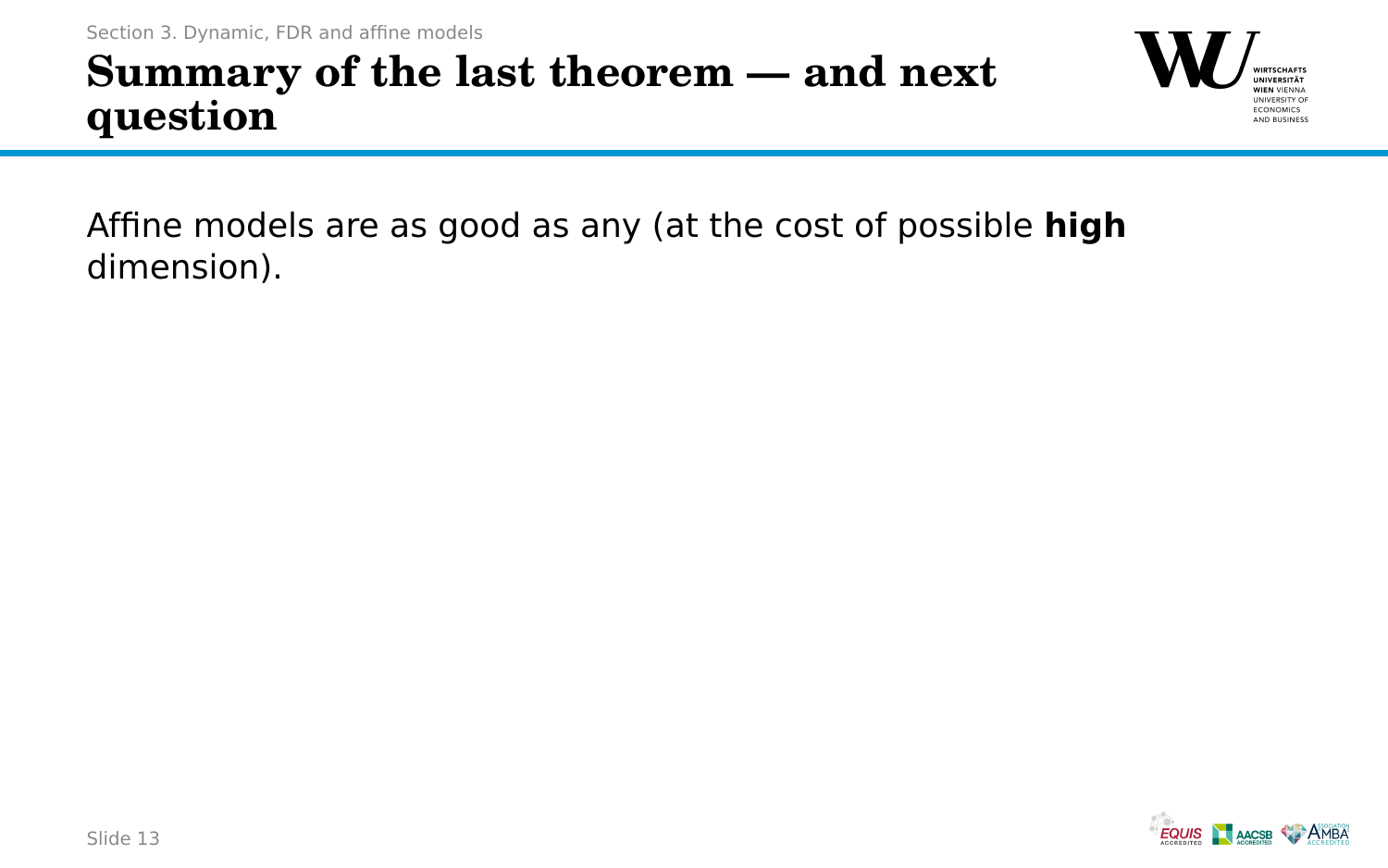

Affine models are as good as any (at the cost of possible **high** dimension).

Maybe we can make everything better by using a general FDR model.

1. FDR models should fit 'better' to data than affine models because they are more general.

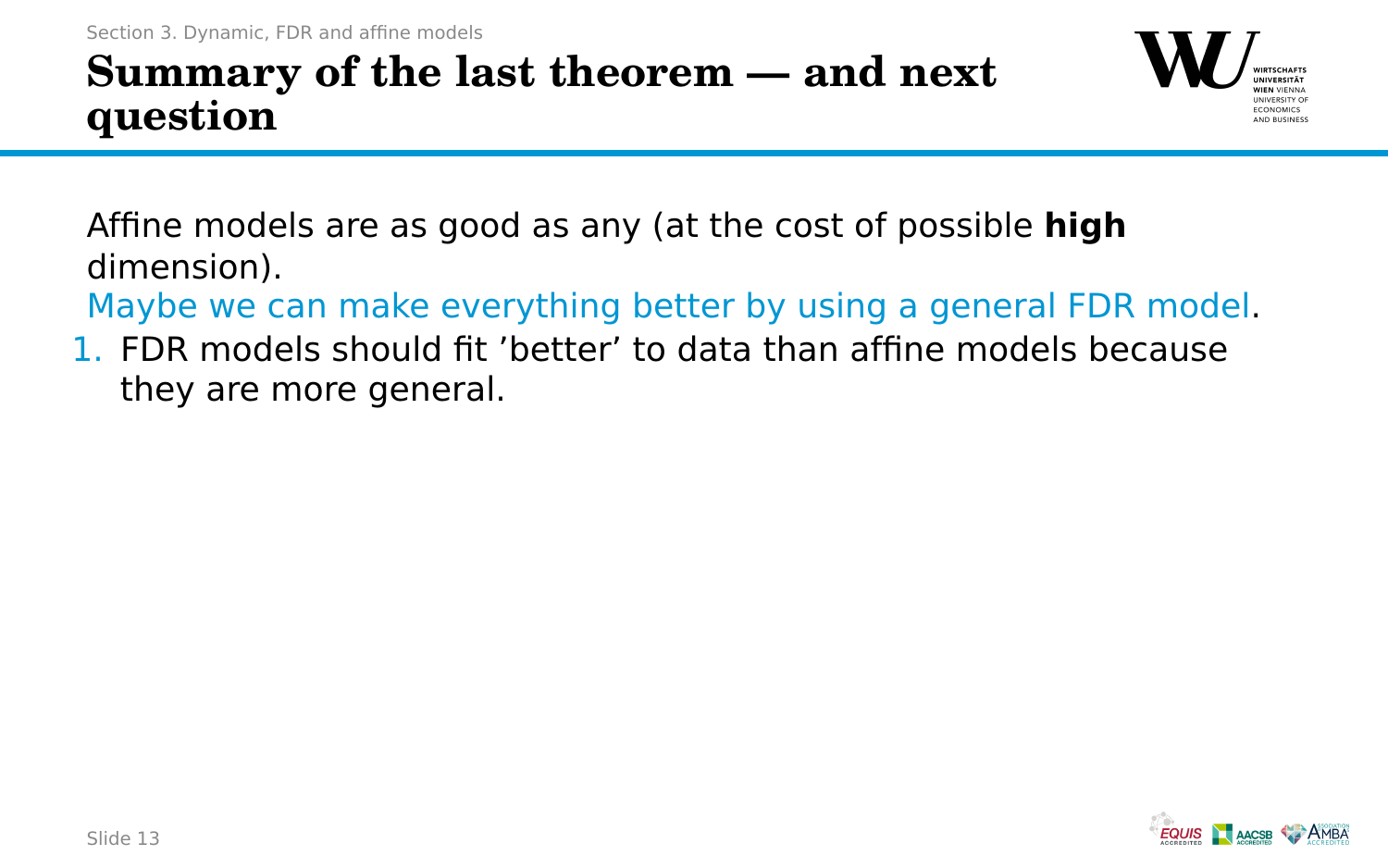

Affine models are as good as any (at the cost of possible **high** dimension).

Maybe we can make everything better by using a general FDR model.

- 1. FDR models should fit 'better' to data than affine models because they are more general.
- 2. Let us pretend from now on that we believe in an FDR model:

 $f_t(x) = g(x, Y_t) + h(x + t)$ 

with g, h already chosen. (and  $dY_t = b_t dt + c_t dW_t$ ). **−→** How do I 'get' Y?.

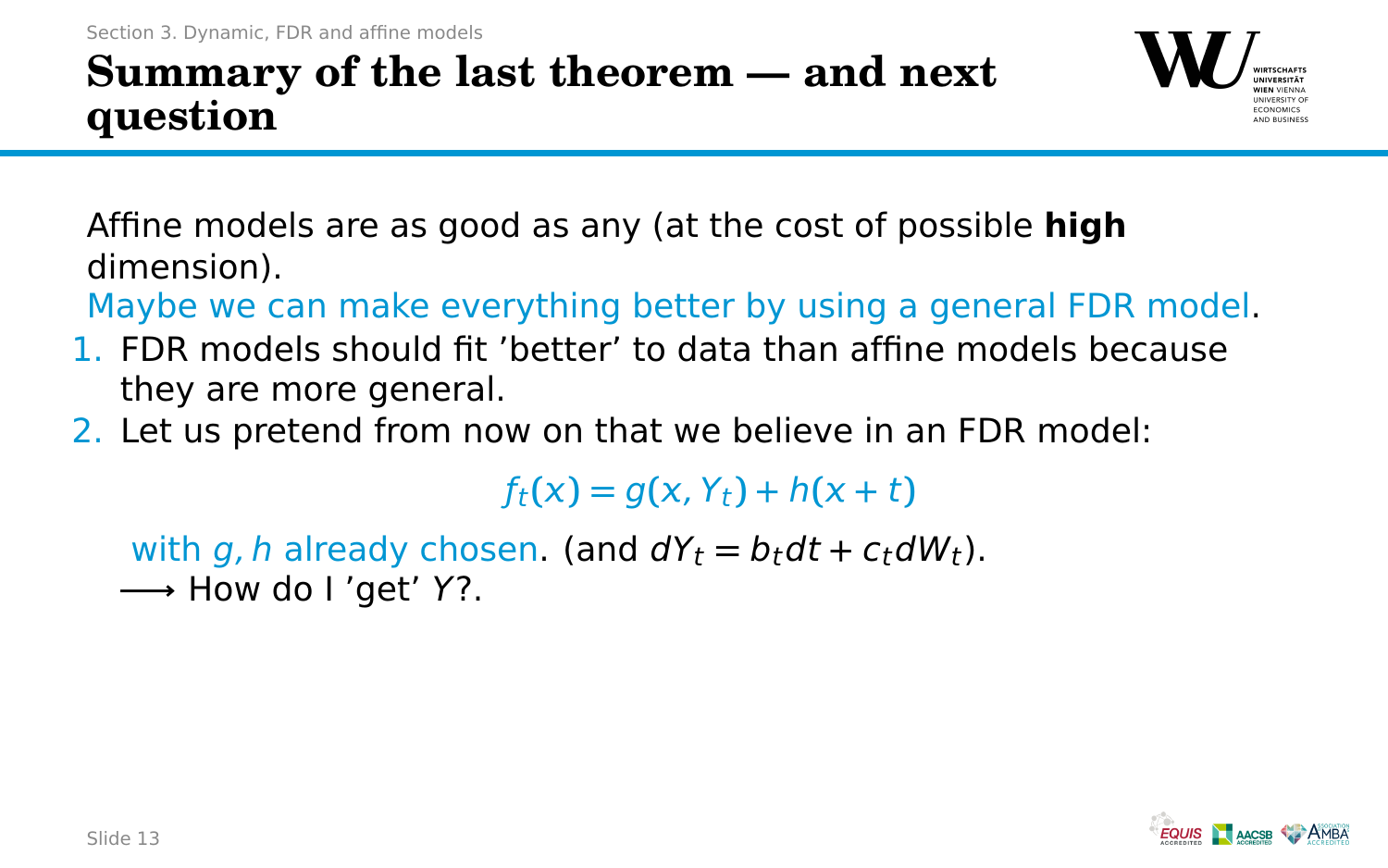

Affine models are as good as any (at the cost of possible **high** dimension).

Maybe we can make everything better by using a general FDR model.

- 1. FDR models should fit 'better' to data than affine models because they are more general.
- 2. Let us pretend from now on that we believe in an FDR model:

 $f_t(x) = g(x, Y_t) + h(x + t)$ 

with g, h already chosen. (and  $dY_t = b_t dt + c_t dW_t$ ).

**−→** How do I 'get' Y?.

- 3. Wait, what kind of data does one expect?
- 4. There are finitely many time-points and for any of these time-points we have finitely many futures prices.
- 5. **−→** implicit information on Y.

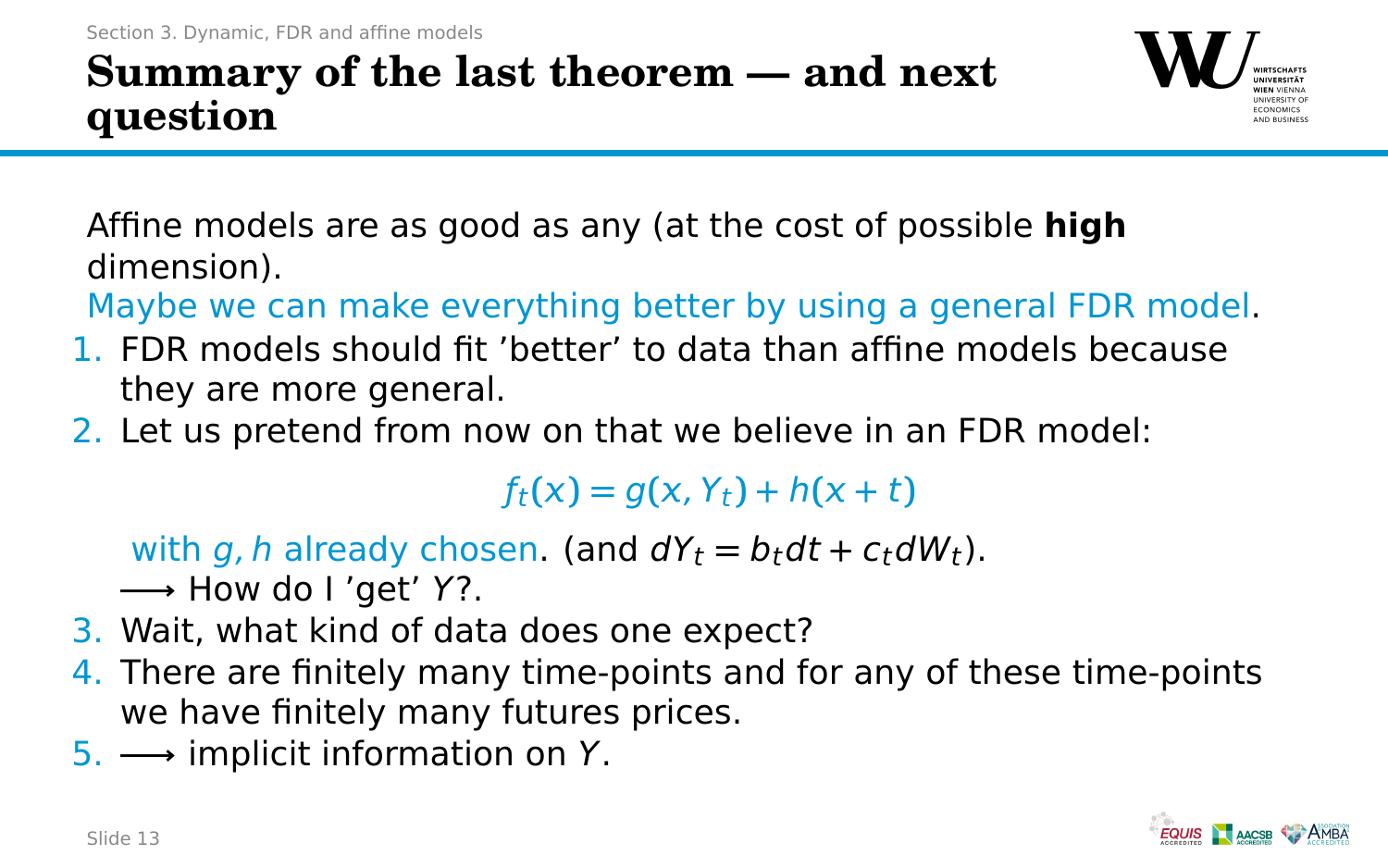

Affine models are as good as any (at the cost of possible **high** dimension).

Maybe we can make everything better by using a general FDR model.

- 1. FDR models should fit 'better' to data than affine models because they are more general.
- 2. Let us pretend from now on that we believe in an FDR model:

 $f_t(x) = g(x, Y_t) + h(x + t)$ 

with g, h already chosen. (and  $dY_t = b_t dt + c_t dW_t$ ).

**−→** How do I 'get' Y?.

- 3. Wait, what kind of data does one expect?
- 4. There are finitely many time-points and for any of these time-points we have finitely many futures prices.
- 5. **−→** implicit information on Y.
- 6. Let's just assume that we have a method to estimate the diffusion  $Sliad$ Coefficient  $c_t$  of Y. **EQUIS AACSB AMB**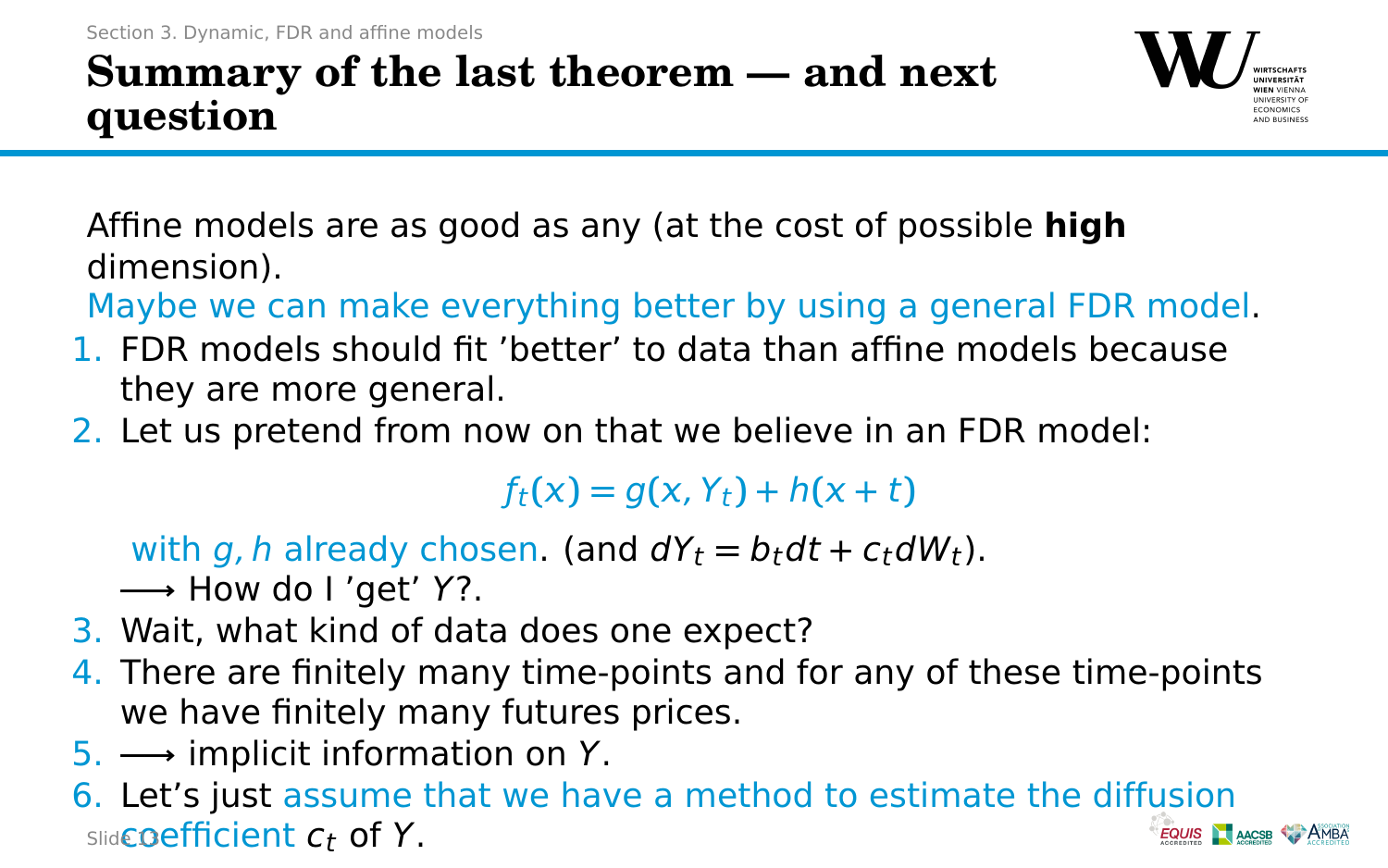## **'Getting'** Y**: An example**



1. Let us consider the following explicit choices for  $q, h$ ; namely  $h = 0$ and

$$
g(x, y) = \Phi\left(\frac{1-y}{\sqrt{1+x}}\right), \quad x \ge 0, y \in \mathbb{R}.
$$

2. Also let Y be an Itô-process  $(dY_t = b_t dt + c_t dW_t)$  such that  $f_t(x) = g(x, Y_t)$  satisfies (NA).

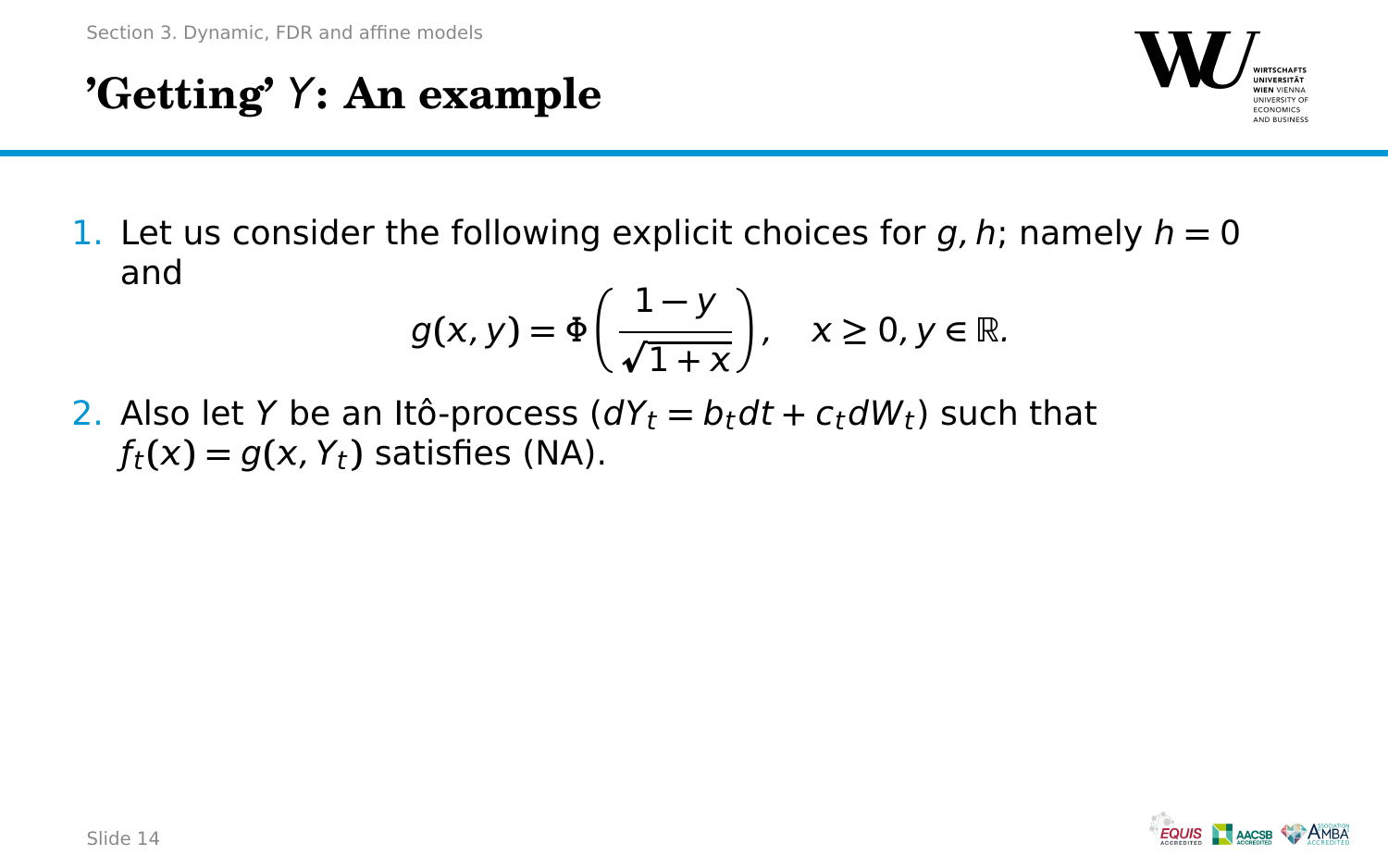

1. Let us consider the following explicit choices for  $q, h$ ; namely  $h = 0$ and

$$
g(x, y) = \Phi\left(\frac{1-y}{\sqrt{1+x}}\right), \quad x \ge 0, y \in \mathbb{R}.
$$

- 2. Also let Y be an Itô-process  $(dY_t = b_t dt + c_t dW_t)$  such that  $f_t(x) = g(x, Y_t)$  satisfies (NA).
- 3. Then,

 $c_t = 1$ .

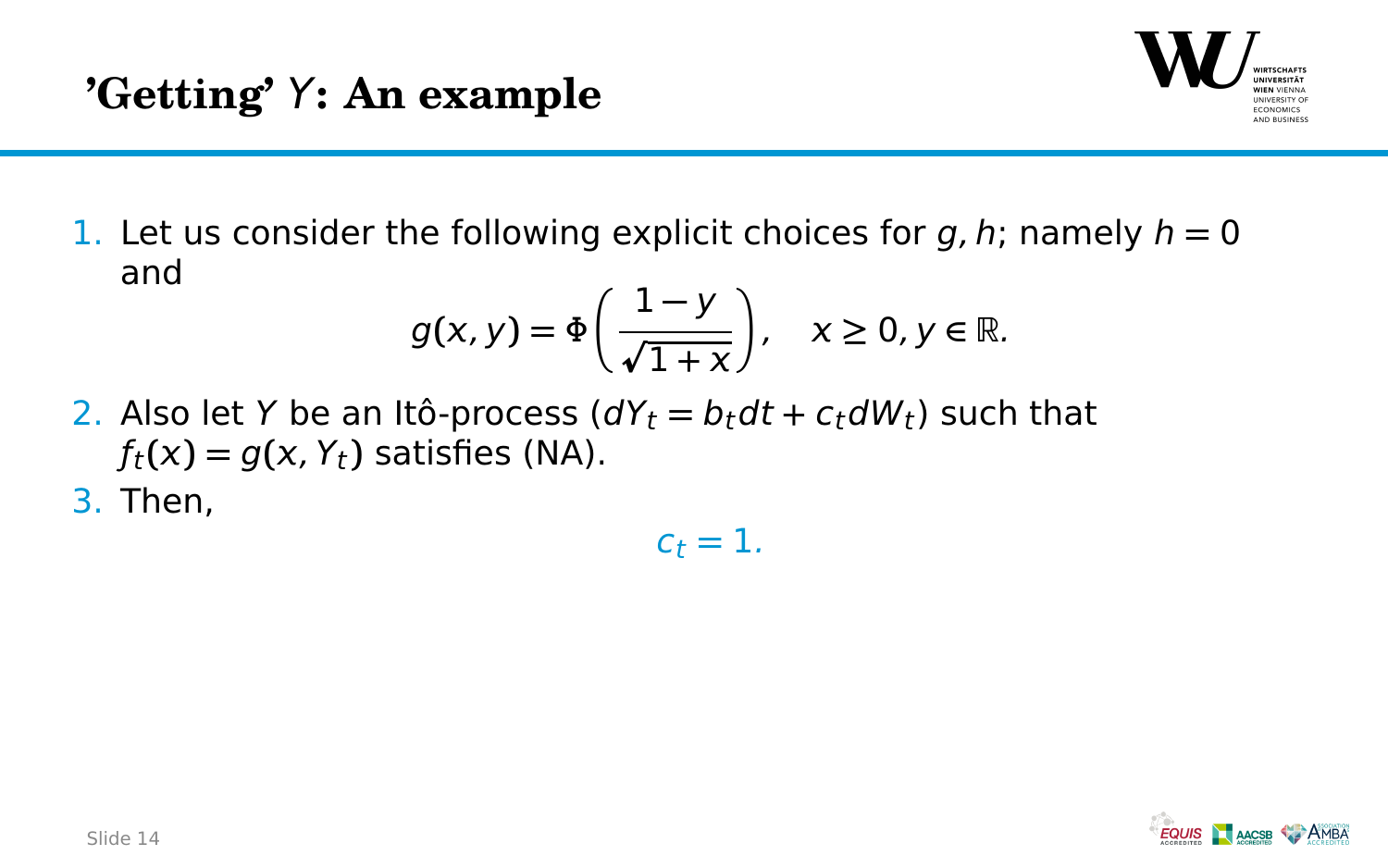

1. Let us consider the following explicit choices for  $q, h$ ; namely  $h = 0$ and

$$
g(x, y) = \Phi\left(\frac{1-y}{\sqrt{1+x}}\right), \quad x \ge 0, y \in \mathbb{R}.
$$

- 2. Also let Y be an Itô-process  $(dY_t = b_t dt + c_t dW_t)$  such that  $f_t(x) = g(x, Y_t)$  satisfies (NA).
- 3. Then,

$$
c_t=1.
$$

4. Is that a problem? Well, an estimator for the diffusion coefficient will rarely turn out to be 1.

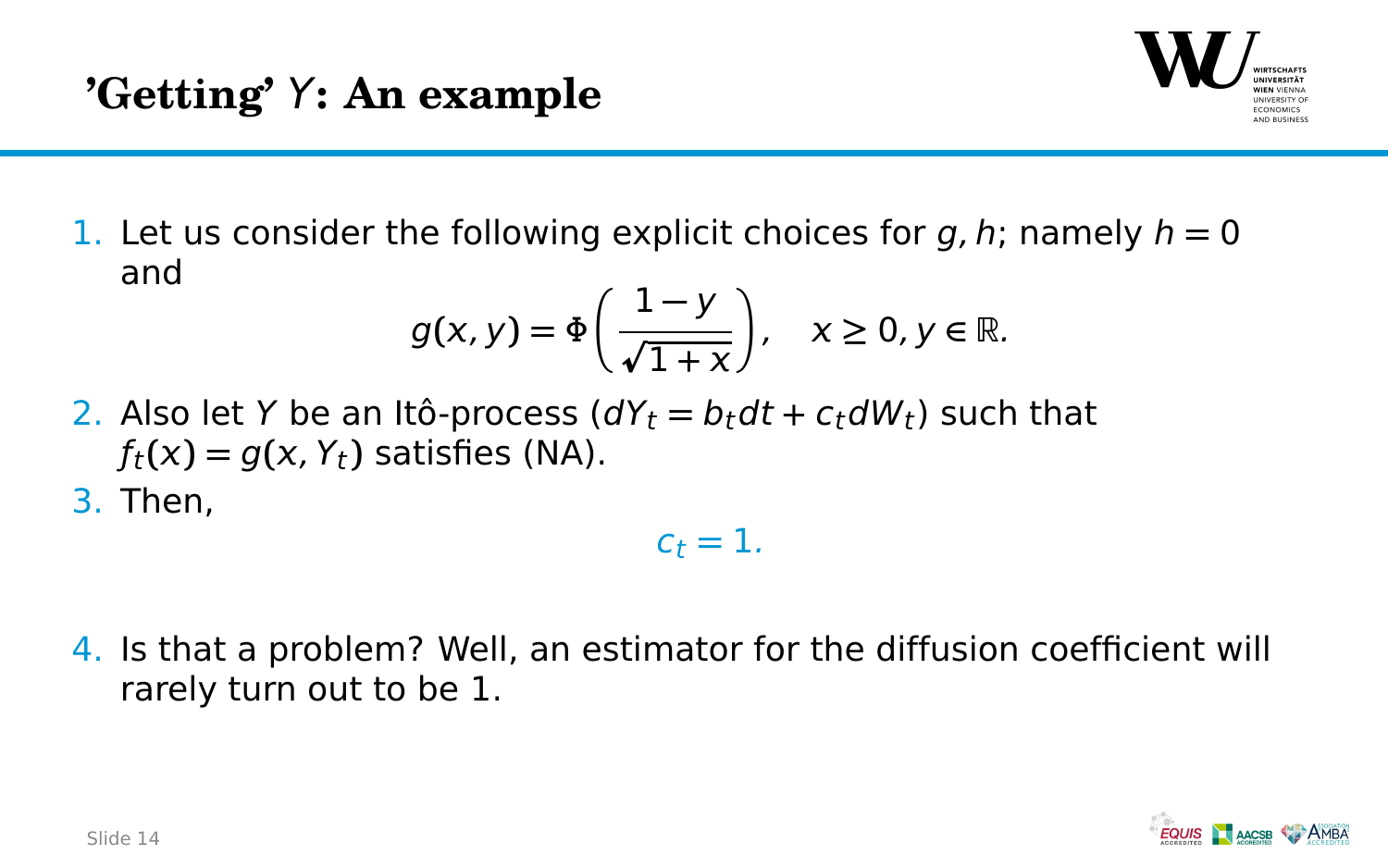### **Volatility estimator and NA consistency for FDR models**



#### **Theorem (K. Shu, (To appear 22?))**

Let  $g \in C^{(1,2)}(\mathbb{R}_+ \times \mathbb{R}^d, \mathbb{R})$  and  $h : \mathbb{R}_+ \to \mathbb{R}$  continuous such that for any possible diffusion coefficient c there is an Itô process  $dY_t^c = b_t^c$  $_t^{\mathsf{c}}$ dt + c<sub>t</sub>dW<sub>t</sub> such that

$$
f_t^c(x) := g(x, Y_t^c) + h(t, x), \quad t, x \ge 0
$$

is an (NA) model.

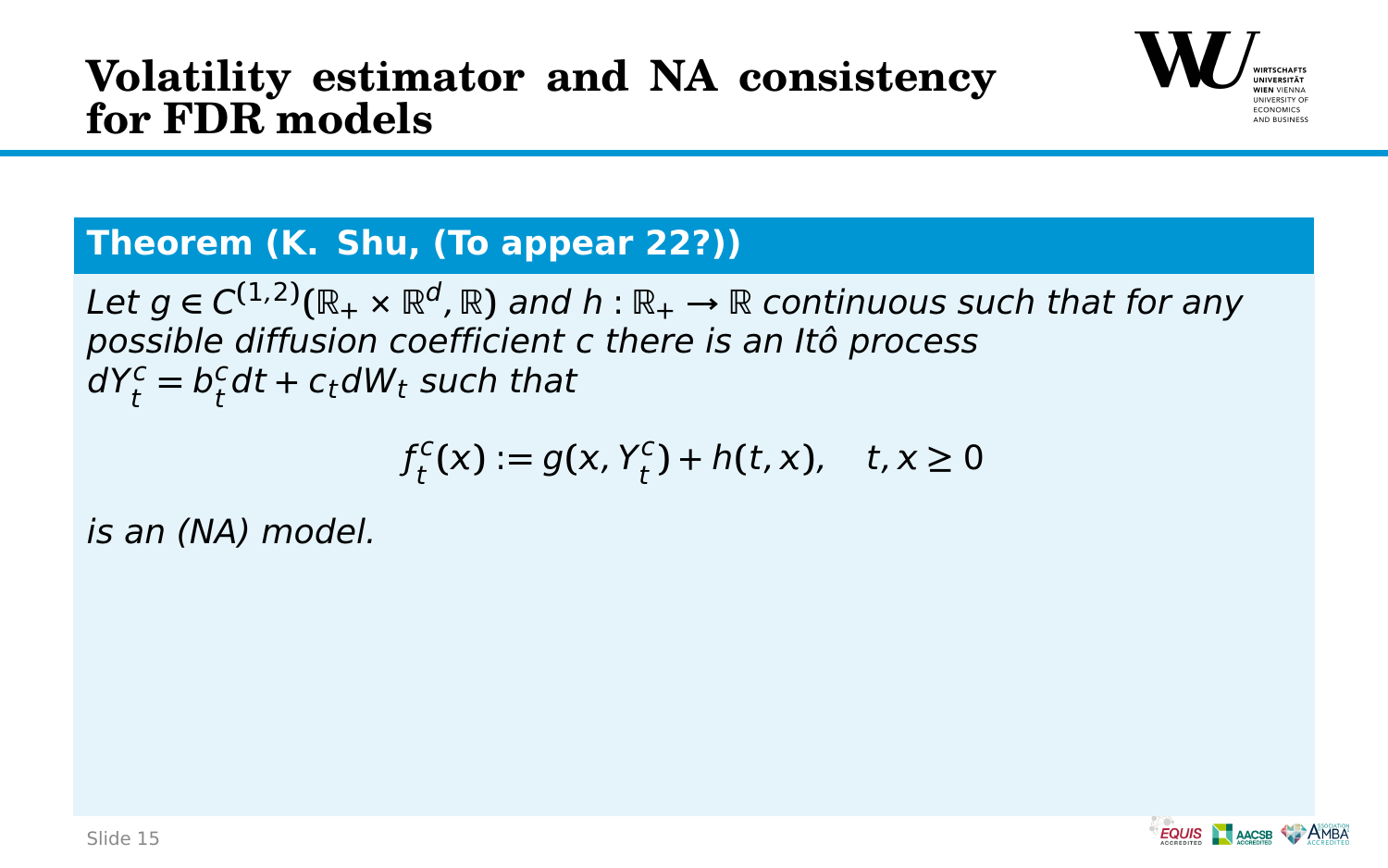### **Volatility estimator and NA consistency for FDR models**



#### **Theorem (K. Shu, (To appear 22?))**

Let  $g \in C^{(1,2)}(\mathbb{R}_+ \times \mathbb{R}^d, \mathbb{R})$  and  $h : \mathbb{R}_+ \to \mathbb{R}$  continuous such that for any possible diffusion coefficient c there is an Itô process  $dY_t^c = b_t^c$  $_t^{\mathsf{c}}$ dt + c<sub>t</sub>dW<sub>t</sub> such that

$$
f_t^c(x) := g(x, Y_t^c) + h(t, x), \quad t, x \ge 0
$$

is an (NA) model.  $\mathcal{T}$ hen there is  $A \in C^2(\mathbb{R}^d, \mathbb{R}^d)$  and  $u : C^\infty(\mathbb{R}_+, \mathbb{R})$  such that

$$
g(x, y) = \sum_{j=1}^d u_j(x) A_j(y), \quad x \ge 0, y \in \mathbb{R}^d
$$

i.e. the model is affine in the new variable  $z := A(y)$ .

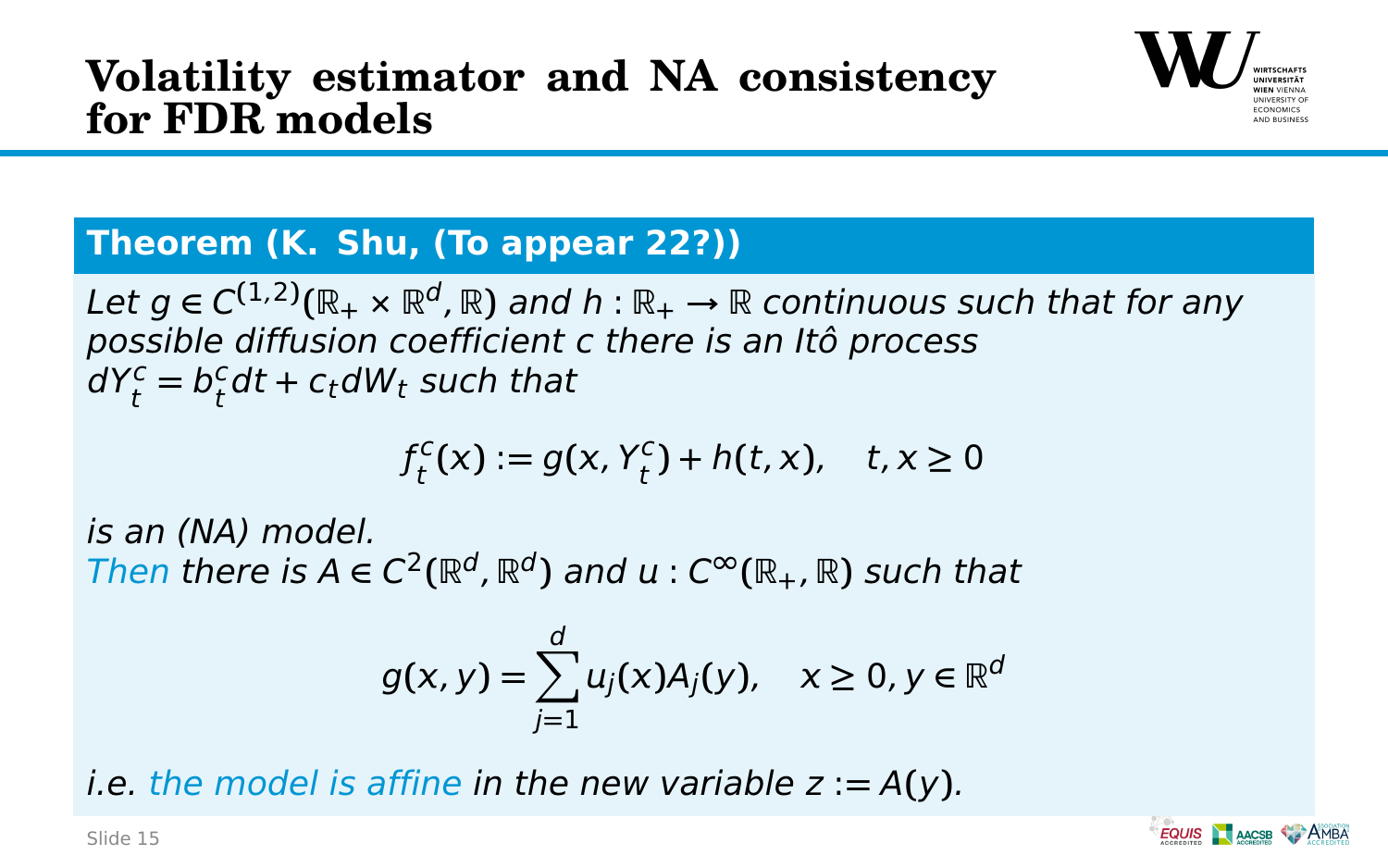



- 1. (NA) Dynamic model **≈** (NA) Affine model.
- 2. (NA) FDR model + 'freedom to estimate/choose diffusion coefficient' **⇒** (NA) Affine model.

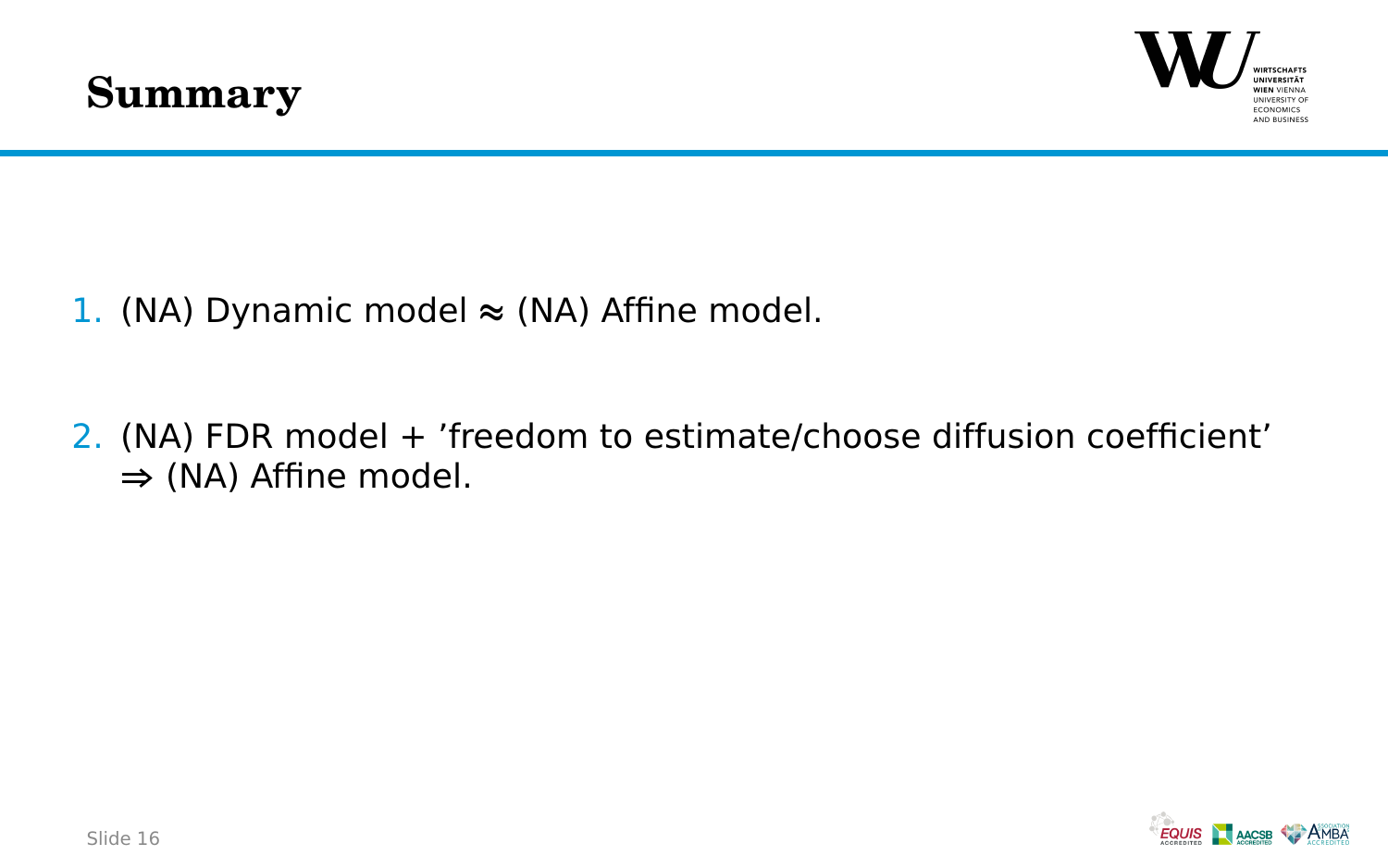

- 1. Benth, F., Benth, J. and Koekebakker, S., Stochastic Modelling of Electricity and Related Markets, (2008).
- 2. Benth, F. and K., Approximation of forward curve models in commodity markets with arbitrage-free finite-dimensional models, Finance & Stochastics, (2018).
- 3. Bühler, H., Consistent Variance Curve Models, Finance & Stochastics, (2006).
- 4. K. and Shu, S., Statistical consistent energy term structure models are flat, to appear.

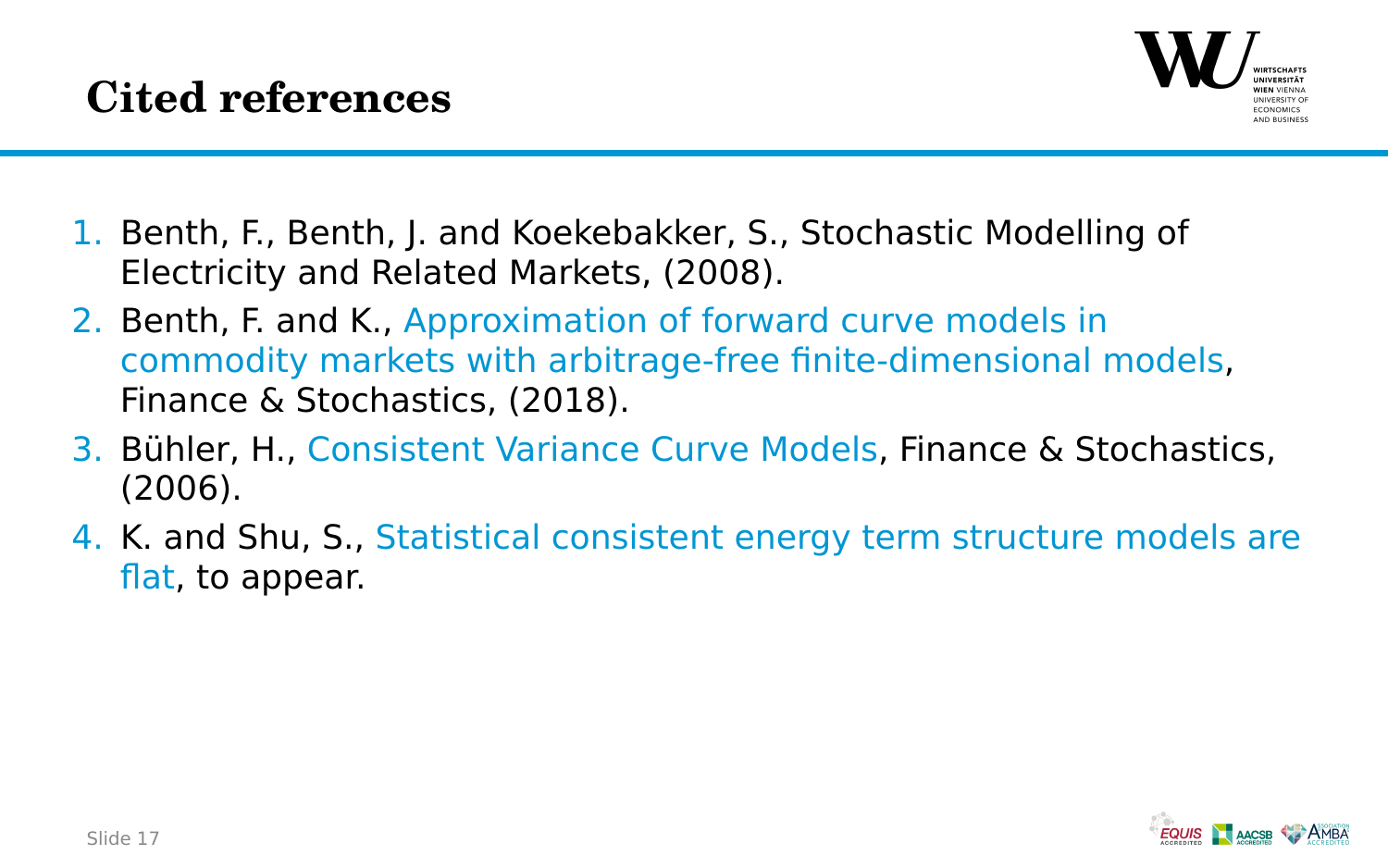

- 1. Koekbakker, S. and Ollmar, F., Future curve dynamics in the Nordic electricity market, Managerial Finance, (2005).
- 2. Filipovic, D., Consistency Problems for Heath-Jarrow-Morton Interest Rate Models, Lecture notes in Mathematics, vol. 1760, (2001)
- 3. Björk, T., Interest Rate Theory, Lecture Notes in Mathematics, vol. 1656, (1997).
- 4. Carmona, R. Interest Rate Models: an Infinite Dimensional Stochastic Analysis Perspective, (2006).
- 5. Benth, F. and Kallsen, J. and Meyer-Brandis, T., A non-Gaussian Ornstein-Uhlenbeck Process for Electricity Spot Price Modeling and Derivatives Pricing, Applied Mathematical Finance, vol. 14, (2007).